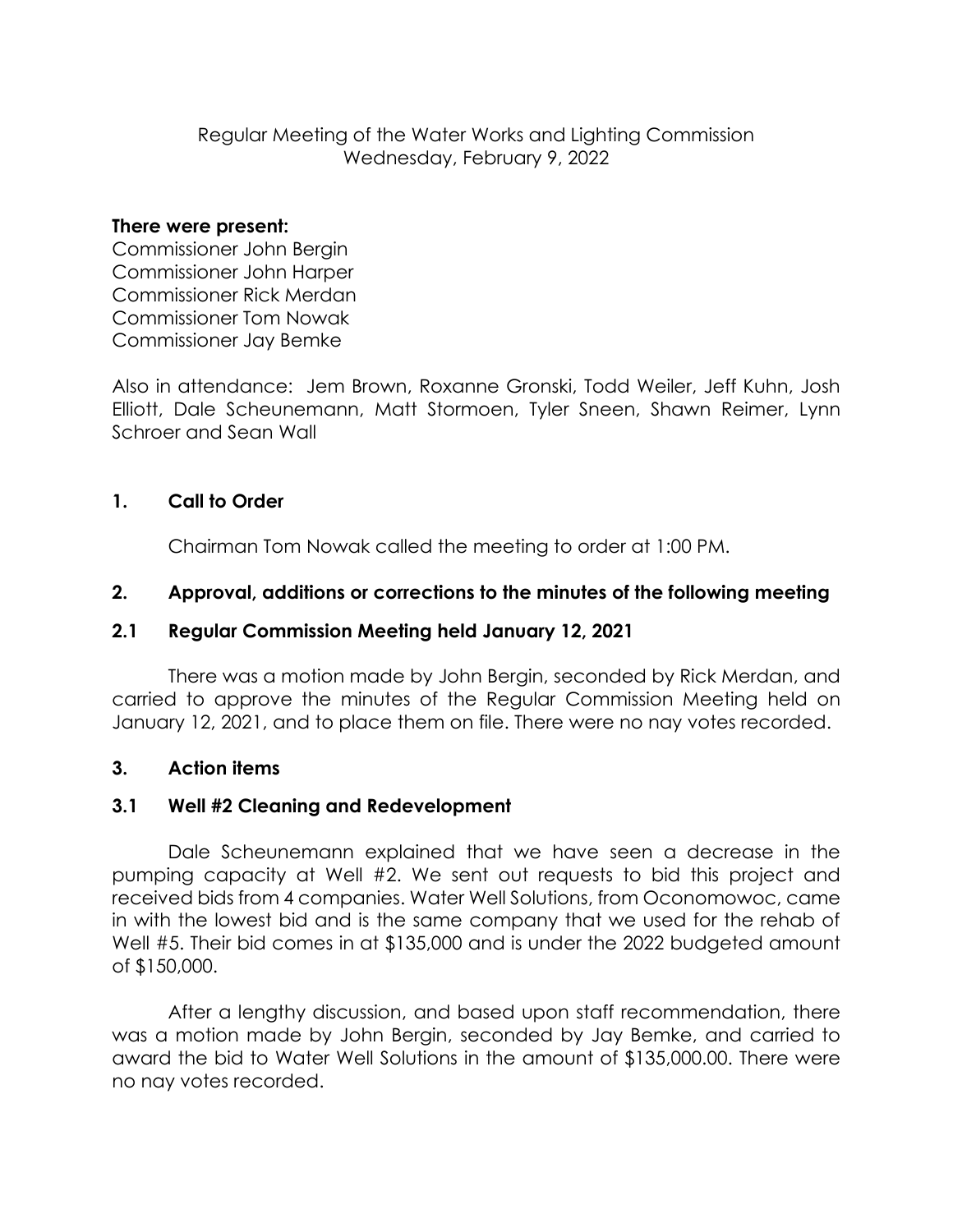# **4.0 Department updates**

## **4.1 Safety Committee Report**

The commissioners reviewed the safety committee minutes and safety coordinator's monthly report. Sean Wall stated that all safety programs/procedures are reviewed annually and last month the committee reviewed the Emergency Action Plan.

## **4.2 Line Superintendent's Report**

This report was reviewed and Josh Elliott answered questions regarding the January after hour call-ins.

## **4.3 Water Department Operations Report**

This report was reviewed and January water projects were discussed. Dale Scheunemann answered questions regarding frozen residential water services.

## **4.4 Customer Support Supervisor's Report**

This report was reviewed and water disconnections were discussed. Lynn Schroer answered questions regarding the Energy Assistance payments we received in January. WW&LC customers usually receive more in benefits than are paid in. In 2021, ratepayers contributed \$139,026 to low-income programs and our customers received \$545,015 in electric benefits.

# **4.5 Director of Finance's Report**

This report was reviewed and cyber security liability insurance was discussed.

#### **4.6 Information System's Administrator's Report**

This report was reviewed and Matt Stormoen answered questions regarding January projects. Matt hopes to finish up the cyber security multi-factor authentication project this week.

# **4.7 Conservation Manager's Report**

This report was reviewed and Shawn Reimer answered questions regarding the various types of conservation assistance WW&LC provides to both commercial and residential customers.